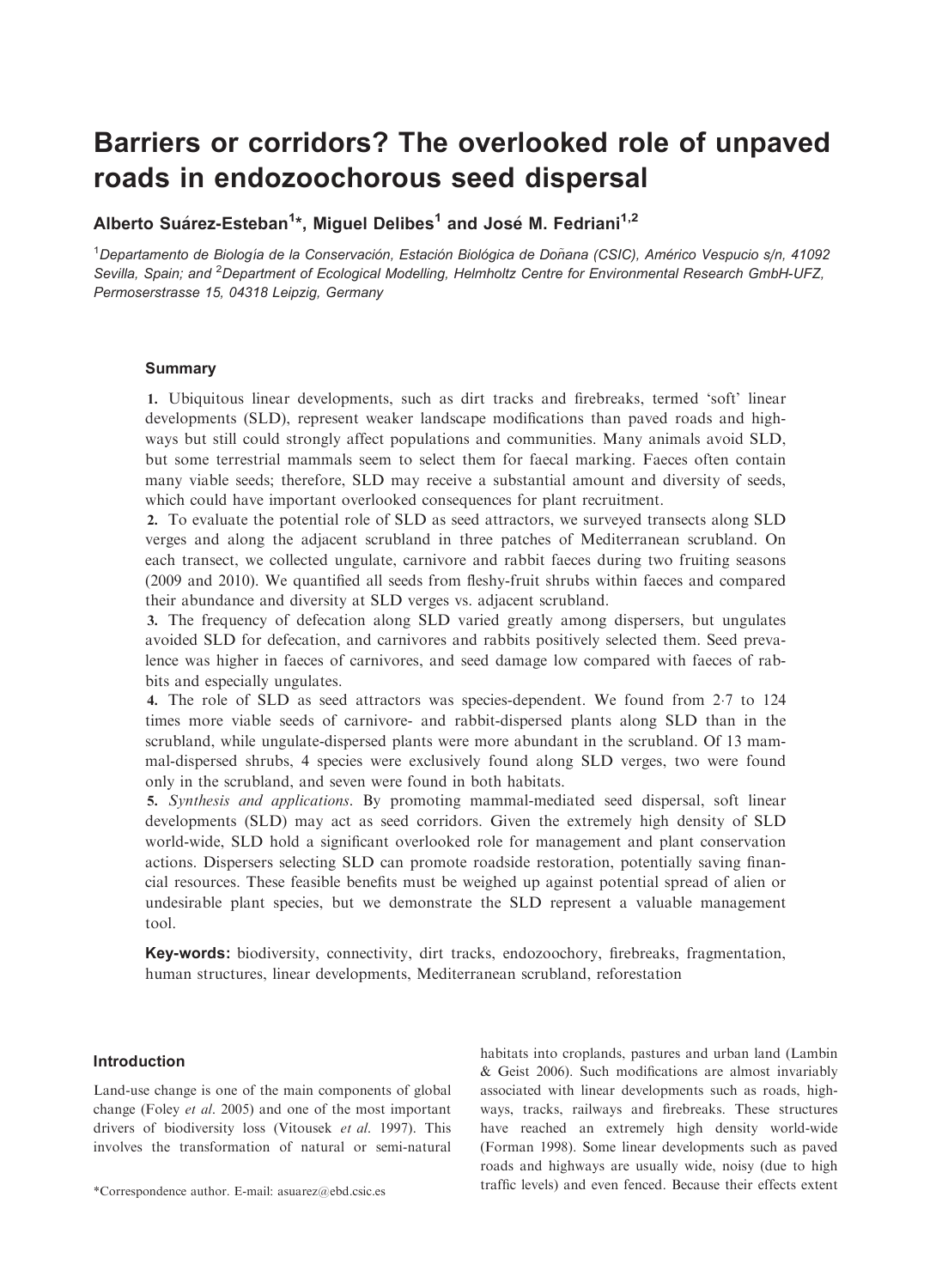beyond their boundaries, habitat loss, fragmentation and limited animal and plant dispersal are among their known effects (Forman & Alexander 1998; Trombulak & Frissell 2000). However, other types of linear developments such as dirt tracks, logging roads and firebreaks, hereafter described as 'Soft' Linear Developments (SLD), represent much lighter landscape alterations, having probably subtle and unknown ecological effects. Given that SLD represent a form of clearing, the lack of vegetation means that they can facilitate the movement of terrestrial animals (Kuefler et al. 2010), acting as corridors (Haddad et al. 2003; Haddad & Tewksbury 2005). Moreover, some studies suggested that experimental linear clearings immerse in a forest matrix may enhance ecosystem services such as seed dispersal (Tewksbury et al. 2002; Levey et al. 2005), which is essential for plant populations (Levin et al. 2003), and boosts biodiversity conservation (Damschen et al. 2006; Ozinga et al. 2009). Could other similar linear clearings such as SLD also promote seed dispersal?

Although linear developments are known to assist the spread of some alien species (Gelbard & Belnap 2003; Christen & Matlack 2006), very little is known about their potential effects on native populations (but see Tikka, Högmander & Koski 2001; Karim & Mallik 2008). This lack of knowledge is especially surprising in the case of plants, since their mobility is limited and relies on dispersal vectors that are likely to interact with prominent landscape elements (Damschen et al. 2008) such as linear developments. Indeed, whereas some vertebrates avoid them (Forman & Alexander 1998; James & Stuart-Smith 2000), many seed-dispersing mammals all over the world, such as the red fox Vulpes vulpes L. (Rost, Pons & Bas 2012), the coyote Canis latrans Say (Fedriani & Kohn 2001), the martens *Martes* spp (López-Bao & González-Varo 2011) and the European rabbit Oryctolagus cuniculus L. (Authors unpublished data), seem to positively select SLD verges for defecation.

Frugivorous mammals ingest and disperse viable seeds of a huge variety of both native and exotic fleshy-fruit plant species world-wide (Myers, Vellend & Gardescu 2004; Stoner et al. 2007; Matias et al. 2010). Many of these terrestrial dispersers may deposit viable seeds along SLD verges (see references above), presumably with consequences for the dynamic and the spatial and genetic structures of plant populations (Howe & Miriti 2000; Nathan & Muller-Landau 2000; Levin et al. 2003). Furthermore, mammals are highly mobile and disperse seeds through long distances (Jordano et al. 2007). Such longdistance seed dispersal events usually imply plant fitness advantages (Levin et al. 2003; Nathan 2006). Despite their potential for fragmenting the landscape for some dispersers, SLD may also connect isolated plant populations by enhancing long-distance seed dispersal by other species.

Dispersed seeds often lead to established plants (Howe & Miriti 2000); therefore, SLD verges could be reforested by some mammal-dispersed plants (Karim & Mallik 2008). By promoting plant dispersion, SLD would be acting as corridors connecting the landscape at large. Even though these potential effects are likely to occur and could have important ecological and applied consequences, these intriguing possibilities had not been considered to date. In this study, we examine whether SLD influence mammal-generated seed rains (i.e. spatial distribution of dispersed seeds).

Although from a plant 'perspective' the absolute number of seeds effectively dispersed is the important factor, dissecting seed dispersal qualitative and quantitative components is important to understand such complex processes (Schupp, Jordano & Gómez 2010). In the case of endozoochorous plants (plants dispersed through ingestion by animal), the abundance and the spatial distribution of dispersed seeds are determined by the abundance and distribution of faeces containing viable seeds. This in turn is a function of (i) the spatial pattern of defecation of frugivores, (ii) their fruit consumption (i.e. proportion of faeces with fruit remains) and (iii) whether they damage the seeds they ingest. To assess in detail whether such mammal-generated seed rain components are influenced by SLD, we chose several patches of Mediterranean scrubland in south-western Spain characterized by a diverse community of fleshy-fruit shrubs and frugivorous mammals, as well as a vast SLD system.

Previous studies and observations suggest that carnivores and rabbits often defecate along SLD verges (Fedriani, Palomares & Delibes 1999), while ungulates generally avoid these structures (James & Stuart-Smith 2000). Furthermore, carnivores are recognized as legitimate seed dispersers (Herrera 1989; López-Bao & González-Varo 2011), whereas ungulates and rabbits often act as seed predators rather than dispersers (Fedriani & Delibes 2009b; Perea et al. 2012). Consequently, the potential role of SLD as seed attractors was expected to depend on the speciesspecific defecation places and dispersal effectiveness (sensu Schupp, Jordano & Gómez 2010) of dispersal vectors.

## Materials and methods

#### STUDY SITES, PLANTS AND THEIR DISPERSERS

This study was carried out during the fruiting seasons (August–- December) in 2009 and 2010 in the Doñana National Park (510 km2 ; 37°9′ N, 6°26′ W; elevation 0–80 m), located on the west bank of the Guadalquivir River mouth, south-western Spain. The climate is Mediterranean subhumid, characterized by dry, hot summers (June–September) and mild, wet winters (November–March). Annual rainfall is very irregular, averaging 577 mm  $\pm$  39 SE, with 88.4% of rain falling between October and April (data from Natural Processes Monitoring Group, Doñana Biological Station, http://www-rbd.ebd.csic.es/Seguimiento/seguimiento.htm).

The Doñana area includes seasonally flooded marshes on a clay substrate (marshland) and pine Pinus pinea L. plantations and scrubs with other scattered trees on a sandy substrate (scrubland). We focused on the scrubland, which occurs in several patches varying in size and structure and which are isolated from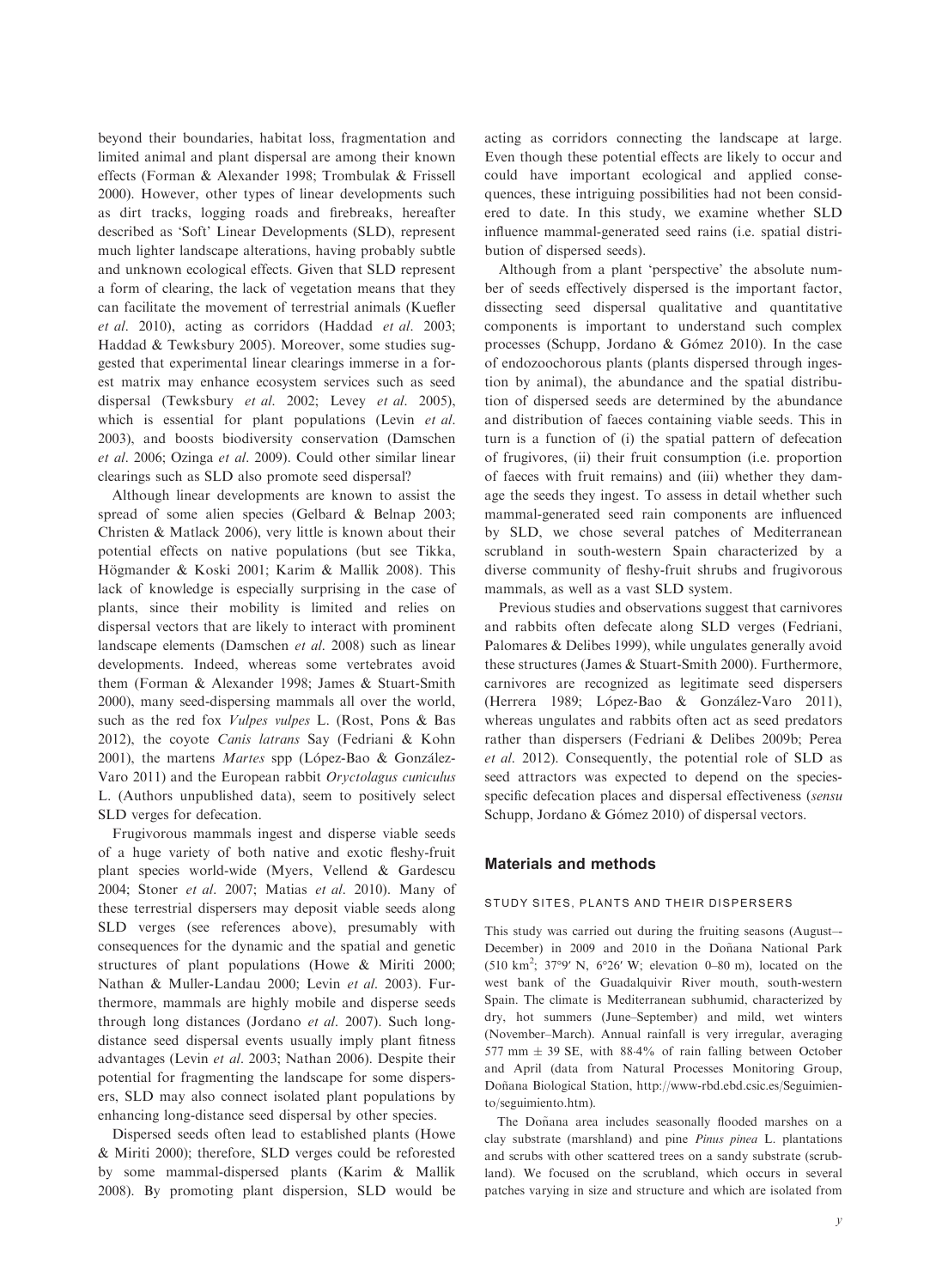each other by natural (e.g. marshes) and human (e.g. cultivations) barriers. Furthermore, Doñana has more than 2000 km of dirt tracks (62.5%) and firebreaks (35.5%), most of which were established  $c$ . 50 years ago.

To enable assessment of the whole fleshy-fruit shrub community of Doñana, we chose three study sites (called Reserva, Rocina and Matasgordas, respectively) separated by distances between 25 and 14 km. Reserva is covered by pine woods and a dense Mediterranean scrubland (covering  $11.6 \text{ km}^2$ ) dominated by Halimium halimifolium L., Rosmarinus officinalis L. and Stauracanthus spp. It has a relatively high presence of fleshyfruit species such as Juniperus phoenicea subsp. turbinata (Guss) Nyman, Juniperus macrocarpa Sibth & Sm., Corema album L., Rubus ulmifolius Schott, Pistacia lentiscus L. and Phillyrea *angustifolia* L. (overall  $0.14 \pm 0.03$  shrub m<sup>-2</sup>; mean  $\pm$  SE). The scrubland area at Reserva has about 48 km of SLD. Rocina is a riparian woodland zone along a stream and surrounded by Mediterranean scrubland and croplands. Its scrubland area  $(3.5 \text{ km}^2)$  comprises scattered *P. pinea* with a dense understorey of Stauracanthus spp. Cytisus grandiflorus (Brot.) DC., and H. halimifolium. Here, fleshy-fruit plants such as Myrtus communis L., Asparagus spp, Arbutus unedo L., Vitis spp, R. ulmifolius, Chamaerops humilis L. and Olea europaea L. var. sylvestris are scarce (overall  $0.07 \pm 0.02$  shrub m<sup>-2</sup>; mean  $\pm$  SE). The local SLD system is 36 km long. Matasgordas is characterized by open Mediterranean scrubland  $(4.2 \text{ km}^2)$  dominated by scattered Quercus suber L., Fraxinus angustifolia Vahl and patches of H. halimifolium with a variable density, and a great amount of fleshy-fruit plants such as P. lentiscus, Pyrus bourgaeana Decne., C. humilis, P. angustifolia, R. ulmifolius, M. communis and *O. europaea* (overall  $0.42 \pm 0.08$  shrub m<sup>-2</sup>; mean  $\pm$  SE). This site contains 21 km of SLD.

In the Mediterranean basin, fleshy-fruit shrub species generally flower during later winter and spring (February–May) and produce drupes (e.g. P. lentiscus, R. ulmifolius, P. angustifolia) or berries (e.g. C. album, M. communis) that ripen between August and December (Jordano 1984a; Fedriani & Delibes 2009a). Depending on the species, each fruit contains generally from one to eight seeds, although R. ulmifolius frequently contain more than 20 seeds per fruit (Jordano 1995).

In Doñana, most of those plants are dispersed by mammals (Herrera 1989; Fedriani & Delibes 2009a,b), although some of them are also dispersed by birds (Jordano 1984b; Herrera 1995). Specifically, six frugivorous mammals are known to be local important seed dispersers: wild boar Sus scrofa L. (Matias et al. 2010), red deer Cervus elaphus L. (Perea et al. 2012), fallow deer Dama dama L. (Eycott et al. 2007), red fox (Fedriani & Delibes 2009a), Eurasian badger Meles meles L. (Fedriani & Delibes 2009b) and European rabbit (Delibes-Mateos et al. 2008). Genets Genetta genetta L. and Egyptian mongooses Herpestes ichneumon L. also occur in Doñana, but were not recorded in our surveys. Radiotracking studies (Fedriani, Palomares & Delibes 1999) and sign censuses (data from Natural Processes Monitoring Group, Doñana Biological Station) suggested that carnivores and rabbits tended to positively select SLD, whereas ungulates (boar and red/ fallow deer) seem to avoid them. Furthermore, recent studies in the same area suggested that they also differ in the proportion of seeds they damage (Fedriani & Delibes 2009b; Perea et al. 2012). Therefore, and for the sake of simplicity, we classified these potential seed dispersers into three groups: ungulates (boar and red/fallow deer), carnivores (fox and badger) and rabbits.

#### COLLECTION AND ANALYSIS OF FAECAL SAMPLES

To assess the potential effect of SLD on different aspects of mammal-generated seed rains (i.e. faeces abundance and distribution, fruit consumption and seed damage), we surveyed four transects (500  $\times$  2 m) for mammal faeces once a week, during both fruiting seasons in each study site (overall 12 transects, 6 km). At each site, two transects were established along SLD verges and two parallel to the SLD but at a distance of 60 m into the scrubland. The distance was selected to ensure the collection of ungulate faeces (a preliminary study suggested that ungulates avoided a buffer of around 30 m from SLD) and also that sampled transects fall within the same shrub community. Along each transect, we recorded the location and removed all faeces of target mammals. We assigned each mammal faecal sample to species on the basis on their shape, size and smell. For wild boar and carnivores, we assumed that all faecal samples were found. Deer and rabbit faecal pellets are scattered and therefore difficult to sample, we used the 'pellet group' as the sampling unit, defined as  $\geq$  30 pellets for deer and  $\geq$  50 pellets for rabbits, within a circular 50-cm diameter plot.

To attain a relative estimate of the number of seeds delivered in each habitat (SLD vs. adjacent scrubland) as well as the group-specific fruit consumption and seed damage, we analysed up to three faecal samples per disperser and survey (i.e. each transect sampled per week), depending on availability. Overall, we analysed  $62.3\%$  of collected faeces ( $n = 987$ ). Faeces were dried and stored in paper bags. For their processing, they were soaked, carefully broken and cleaned. Then, we successfully identified and counted all seeds from fleshy-fruit plants, either damaged or intact. The number of damaged seeds was estimated by assessing the minimum number of pieces that made up a seed, considering the size of the whole seed and of each damaged piece and using a broad seed reference collection (Herrera 1989; Fedriani & Delibes 2009b; Perea et al. 2012). Although it is possible that mammals digested a fraction of ingested seeds, such fraction is likely to be small (Traveset 1998) and similar between habitats, hence this should not have a major effect on our results.

#### STATISTICAL ANALYSES

To examine whether SLD influence mammal-generated seed rains, we first examined for potential differences between habitats in the number of mammal faeces found per survey. To determine mammal fruit consumption and seed damage, we considered the proportion of analysed faeces containing fruit remains (i.e. seeds, pulp, skin or their fragments) and the proportion of damaged seeds regarding the overall number of seeds within the faeces, respectively. To assess the intensity of mammal-generated seed rain in both habitats, we considered the estimated number of unbroken seeds (mostly viable; Fedriani & Delibes 2009a) dispersed per survey as response variable. Finally, we also looked for potential differences between habitats in the richness and the diversity (estimated by the Shannon index) of dispersed plant species.

We evaluated potential differences among habitats and dispersers in our response variables by fitting generalized linear mixed models (by means of SAS 9.2 GLIMMIX procedure; Littell et al. 2006). Negative binomial distribution and log-link function were assumed in all models, except for fruit consumption, which was fitted to a binomial distribution. For seed damage estimation, binomial distribution led to strong over-dispersion. Thus, we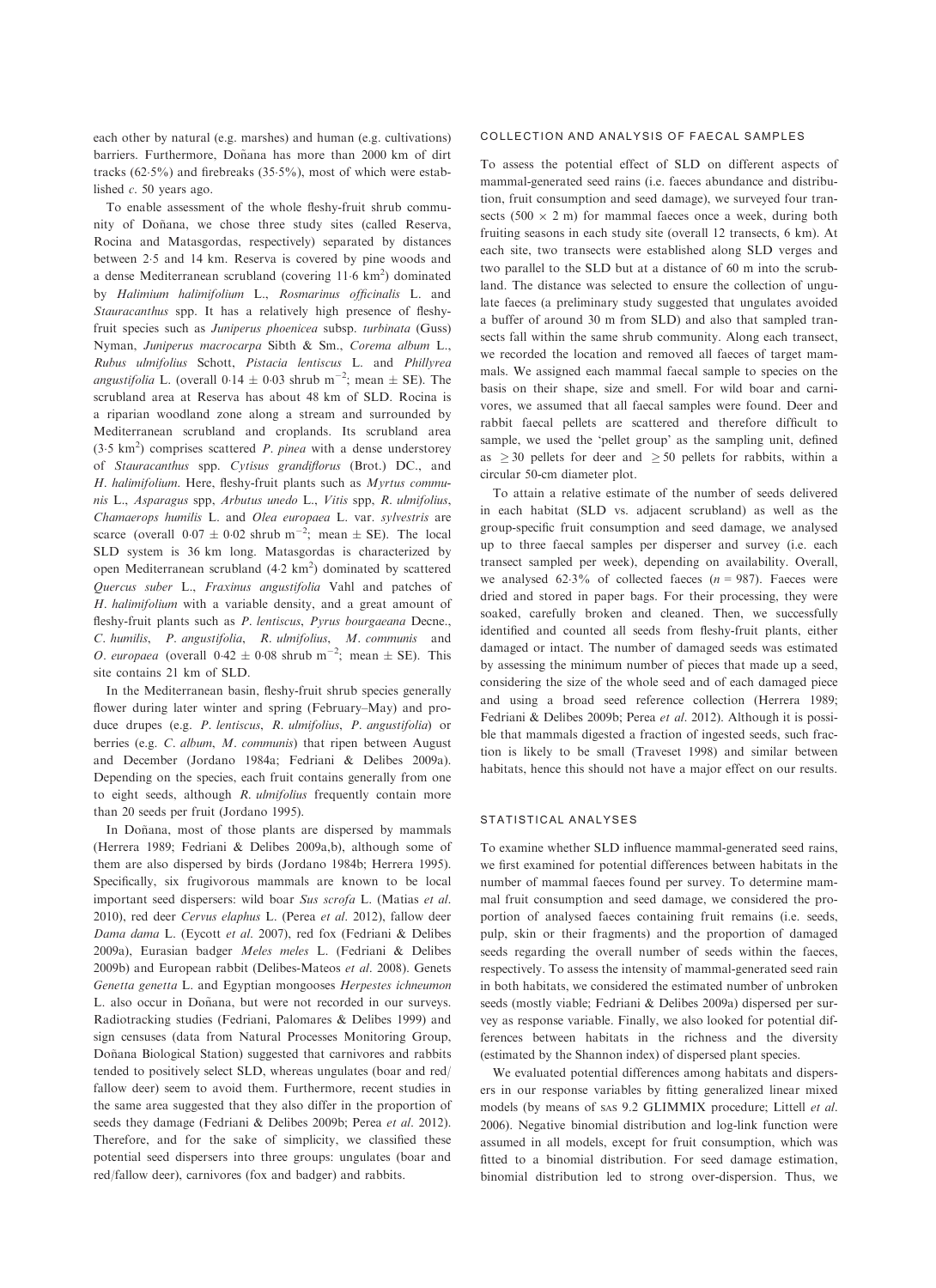adjusted the model to a negative binomial distribution considering the number of damaged seeds per survey as response variable and introducing the total number of seeds found per survey as a random factor, to control for sample size variation.

In all mixed models, we considered the habitat (scrubland and SLD verges), the disperser group and their second-order interaction as fixed factors. When this interaction was significant, we performed tests for the effect of a factor at the different levels of the other factor ('tests of simple main effects') using the SLICE option in the LSMEANS statement (Littell et al. 2006). Year, the month of sampling (nested within year) and the transect (nested within site) were included as random factors to control for temporal and spatial heterogeneity. Adjusted means and standard errors were calculated using the LSMEANS statement, which estimate the marginal means over a balanced population (Littell et al. 2006). Whereas in a balanced sampling observed and adjusted means are usually similar, in unbalanced samplings (as it was the case of this study) observed and adjusted means may differ considerably.

### **Results**

#### FAECAL DEPOSITION PATTERN

Overall, we carried out 264 surveys (a total of 132 km) and found mammal faeces in 780%. A total of 987 mammal faeces were found, 702% in the scrubland and 298% along SLD verges.

Once corrected for the effects of random factors, the overall mean number of faeces found per survey did not differ between habitats ( $F_{1,774} = 2.98$ ;  $P = 0.08$ ). The overall number of faeces deposited by each disperser group was rather heterogeneous. From 987 faeces, 594% belonged to ungulates,  $32.9\%$  to rabbits and only  $7.7\%$  to carnivores. However, most ungulate faeces  $(83.1\%; n = 586)$  were recorded in Matasgordas, where these species are particularly abundant (Fedriani & Delibes 2009b). Once corrected by site effect, we found  $0.59 \pm 0.17$  (mean  $\pm$  SE) ungulate,  $1.15 \pm 0.30$  rabbit and  $0.21 \pm 0.06$  carnivore faecal samples per survey, being such differences highly significant  $(F_{2,774} = 40.05; P \le 0.0001)$ . Disperser groups differed in their habitat preferences for defecation (interaction Habitat\*Disperser;  $F_{2,774} = 91.61$ ;  $P < 0.0001$ ). Specifically, ungulates deposited 2708 times more faeces in the scrubland compared with SLD verges (Table 1a). Conversely, rabbits and carnivores deposited 217 and 547 times more faeces along SLD verges than in the scrubland, respectively (Table 1a; Fig. 1a).

Faecal samples collected per survey for each disperser group could be not independent of each other (they might belong to the same individual disperser); therefore, we performed a similar analysis considering the same explicative variables and their interaction but using the presence/ absence of faeces of each disperser group per survey as response variable and reached essentially the same results as above (see Table S1, Supporting information).

#### FRUIT CONSUMPTION AND SEED DAMAGE

Around 66.0% ( $n = 615$ ) of analysed faeces contained fruit remains. Although all three disperser groups consumed fruits, there were significant differences among them in the frequency of occurrence of fruit remains within the faeces  $(F_{2,268} = 3.70; P < 0.05)$ . Specifically, fruits were more prevalent in carnivore faeces  $(88.9 \pm 26.8\%$  of them contained fruit remains;  $n = 76$ ), whereas fruit prevalence was similar in faeces of rabbits and ungulates (66.7  $\pm$  34.1%,  $n = 325$ , and  $62.8 \pm 41.4\%$ ,  $n = 586$ , respectively; Table 1b).

Overall, we found 21037 seeds (either damaged or not) within the faecal samples. Mammal groups varied significantly in seed damage  $(F_{2,190} = 36.45; P \le 0.0001)$ . Specifically, ungulates, rabbits and carnivores damaged  $73.9 \pm 25.4\%$  (n = 4215),  $59.8 \pm 18.3\%$  (n = 6300) and  $1.8 \pm 0.7\%$  (n = 10522) of ingested seeds, respectively (Table 1c). Interestingly, rabbit and ungulate seed damage

Table 1. Coefficients of the generalized linear mixed models fitted for testing the effects of the habitat and the disperser group over the number of faeces found (a), the proportion of faeces containing fruit remains (b), the proportion of damaged seeds (c) and the estimated number of unbroken seeds found per survey

| Factor               | (a) Faeces |                          |                  | (b) Fruit consumption |                          |                  | (c) Seed damage* |                          |                  | (d) Seed rain  |                          |                  |
|----------------------|------------|--------------------------|------------------|-----------------------|--------------------------|------------------|------------------|--------------------------|------------------|----------------|--------------------------|------------------|
|                      | β          | <b>SE</b>                | $\boldsymbol{P}$ | β                     | <b>SE</b>                | $\boldsymbol{P}$ | β                | <b>SE</b>                | $\boldsymbol{P}$ | β              | <b>SE</b>                | $\boldsymbol{P}$ |
| Habitat              |            |                          |                  |                       |                          |                  |                  |                          |                  |                |                          |                  |
| Scrubland            | 3.30       | 0.28                     | < 0.0001         | $-0.64$               | 0.97                     | 0.51             | 0.30             | 0.46                     | 0.51             | 3.60           | 0.68                     | < 0.0001         |
| <b>SLD</b>           | $\theta$   | $\overline{\phantom{a}}$ |                  | $\overline{0}$        | $\overline{\phantom{a}}$ |                  | $\theta$         | -                        |                  | $\overline{0}$ | $\overline{\phantom{a}}$ |                  |
| Disperser            |            |                          |                  |                       |                          |                  |                  |                          |                  |                |                          |                  |
| Carnivores           | 1.45       | 0.31                     | < 0.0001         | 0.89                  | 1.05                     | 0.39             | $-3.67$          | 0.59                     | < 0.0001         | 4.79           | 0.67                     | < 0.0001         |
| Rabbits              | 2.70       | 0.29                     | < 0.0001         | $-0.14$               | $1 - 00$                 | 0.89             | 0.53             | 0.51                     | 0.30             | 5.37           | 0.76                     | < 0.0001         |
| Ungulates            | $\theta$   | $\overline{\phantom{a}}$ |                  | $\mathbf{0}$          | $\overline{\phantom{a}}$ |                  | $\Omega$         | $\overline{\phantom{a}}$ |                  | $\overline{0}$ | $\overline{\phantom{a}}$ |                  |
| Habitat*Disperser    |            |                          |                  |                       |                          |                  |                  |                          |                  |                |                          |                  |
| Scrubland-Carnivores | $-5.00$    | 0.44                     | < 0.0001         | 1.33                  | 1.35                     | 0.32             | $1-13$           | 0.80                     | 0.16             | $-6.67$        | 0.86                     | < 0.0001         |
| Scrubland-Rabbits    | $-4.07$    | 0.33                     | < 0.0001         | 0.63                  | 1.04                     | 0.55             | $-0.70$          | 0.55                     | 0.21             | $-4.86$        | 0.99                     | < 0.0001         |

For the interaction, only the combinations different from zero are shown. SLD, soft' linear developments. \*To achieving model convergence, we did not include month of sampling as random factor in this analysis.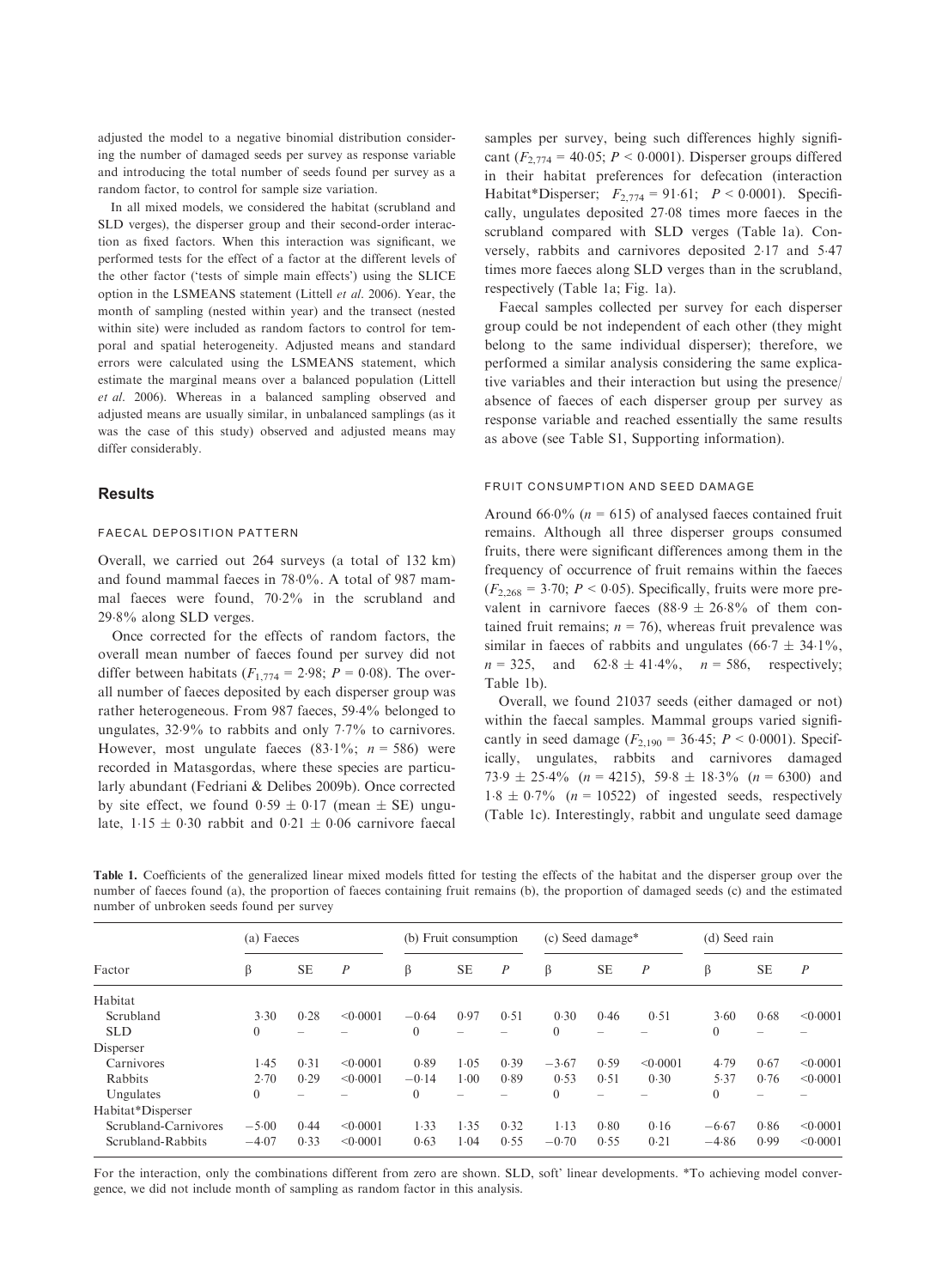

Fig. 1. Model-adjusted means  $(\pm SE)$  of number of faeces (a), the proportion of faeces containing fruit remains (b), the number of damaged seeds (c) and the estimated number of unbroken seeds (d) found per survey delivered by each disperser group between the scrubland and soft' linear developments verges. P values resulted from the test of slices are shown (\*P < 0.05; \*\*\*P < 0.0001). The influence of the fruit consumption and the seed damage leads to high and low contributions to the overall seed rains by carnivores and ungulates, respectively (compare Fig. 1a and d). The slightly significant differences in seed damaged by carnivores between habitats disappeared  $(F_{2,189} = 1.22; P = 0.30)$  when we removed one faecal sample from the analysis.

were plant species-specific. For instance, whereas seeds of O. europaea and P. lentiscus were severely damaged (overall, more than 90% were damaged), seeds of species such as M. communis and P. angustifolia were less than  $60\%$ damaged (Table S2, Supporting information).

#### SEED RAIN

Overall, we collected 13931 unbroken seeds from 13 plant species (77.2% along SLD verges and 22.8% in the scrubland; Table S2, Supporting information). Once corrected for random effects, the overall number of unbroken seeds found per survey did not significantly differ between habitats  $(F_{1,774} = 0.44; P = 0.51)$ , probably due to great heterogeneity among surveys.

There were significant differences in the estimated number of seeds dispersed by each mammal group  $(F_{2,774} = 19.30; P \le 0.0001)$ . Ungulates dispersed the fewest unbroken seeds per survey (1.41  $\pm$  0.50; mean  $\pm$  SE), while carnivores dispersed the most  $(26.62 \pm 10.94)$ , even though they delivered the fewest faeces. Meanwhile, rabbits dispersed 6.08 seeds on average  $(\pm 2.12 \text{ SE})$  per survey (Table 1d). According to the faecal deposition pattern, the number of seeds dispersed by each mammal group varied between habitats (Habitat\*Disperser;  $F_{2,774} = 30.05$ ;  $P \le 0.0001$ ). Whereas ungulates dispersed 3675 times more seeds in the scrubland as compared with SLD verges, rabbits and carnivores dispersed 2139 and 353 times more seeds along SLD verges than in the scrubland, respectively (Table 1d; Fig. 1d).

Consequently, despite the overall number of seeds did not differ between habitats, we found strong significant differences in the number of seeds found between habitats for many plant species. Specifically, the number of C. album, R. ulmifolius (mainly dispersed by carnivores) and P. angustifolia (mainly dispersed by rabbits) seeds was 124, 276 and 626 greater along SLD verges than in the scrubland ( $\chi^2 > 242$ ;  $P < 0.0001$ ), while for *P. lentis*cus (typically dispersed by ungulates), the reverse pattern was found  $(\chi^2 = 237.07; P < 0.0001)$ . In contrast, the abundance of M. communis and P. bourgaeana (dispersed by all frugivores) seeds showed no significant difference between habitats ( $\chi^2$  < 3.13; *P* > 0.05).

Of 13 fleshy-fruit shrub species found within the faeces, unbroken seeds from four (J. phoenicea, J. macrocarpa, Vitis spp and A. unedo) were exclusively found along SLD verges. Whereas seven species were found in both habitats (C. humilis, P. bourgaeana, C. album, R. ulmifolius, P. len-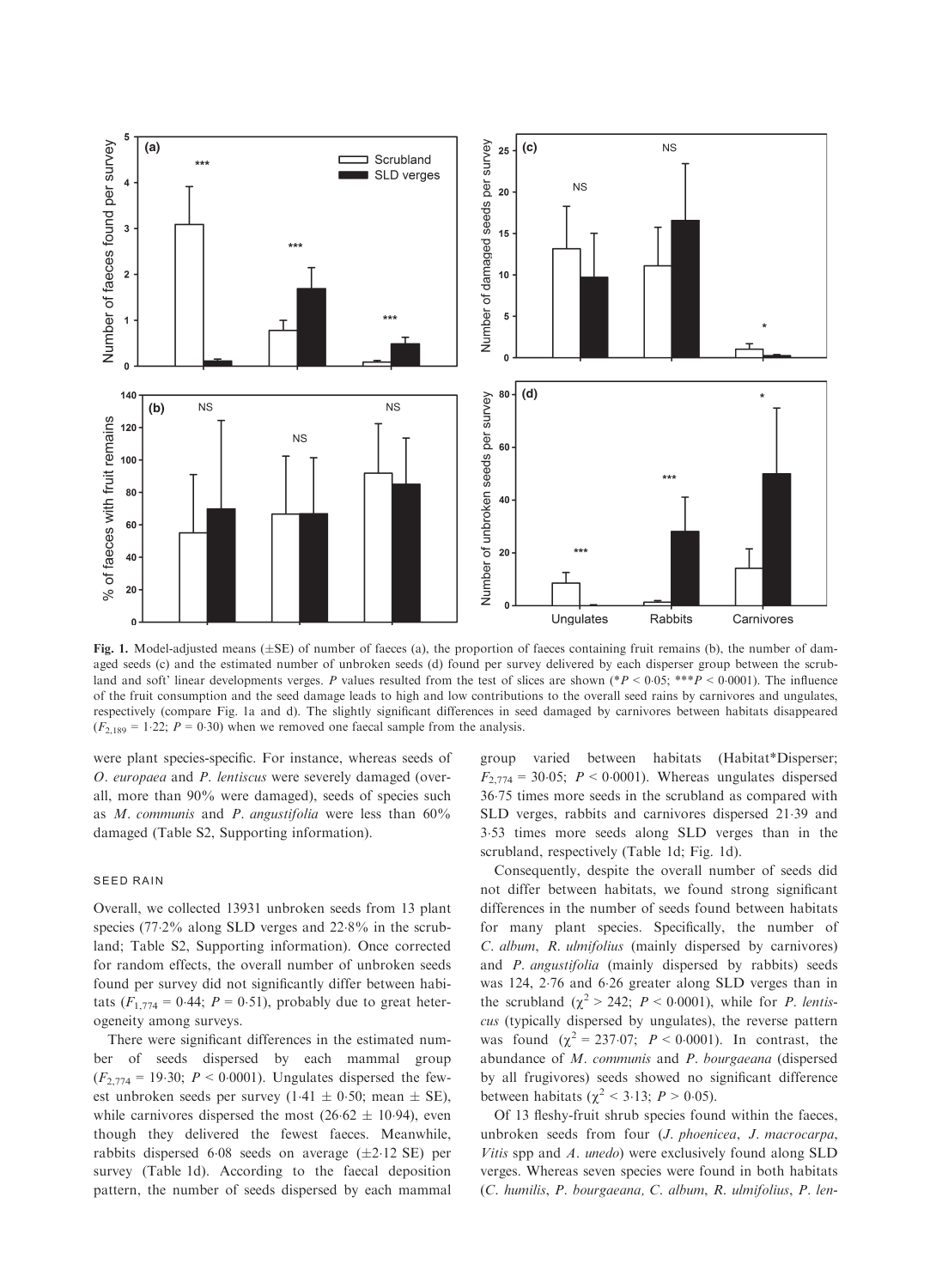tiscus, P. angustifolia and M. communis) and only two were exclusively found in the scrubland (Asparagus spp and O. europea var. sylvestris; Table S2, Supporting information). Thus, neither species richness nor diversity significantly differed between habitats (Richness:  $F_1 = 0.16$ ;  $P = 0.69$ ; Diversity:  $F_1 = 3.80$ ;  $P = 0.053$ ).

## **Discussion**

#### SLD AS SEED CORRIDORS

Forest linear clearings can improve seed dispersal, thereby benefiting biodiversity (Tewksbury et al. 2002; Levey et al. 2005; Damschen et al. 2006; Ozinga et al. 2009). However, no previous study had assessed the possibility that some ubiquitous linear developments such as dirt tracks and firebreaks, also devoid of vegetation and generally considered as barriers (Forman & Alexander 1998; Trombulak & Frissell 2000), can also promote native seed dispersal, even over long distances.

Our results strongly suggest that, by influencing the defecation patterns of non-flying mammals, SLD are landscape features that receive seeds of many native fleshy-fruit shrubs. Indeed, SLD received much greater number of seeds of most species of the focal plant community than the adjacent scrubland. Thus, in contrast to patterns found in Canary Islands along paved roads (Arévalo et al. 2010), we would not expect a plant community homogenization along SLD in Doñana. Both seed rain intensity and diversity are key factors in predicting colonization success (Brederveld et al. 2011). If SLD receive a greater amount and at least the same diversity of seeds than the adjacent scrubland, they may play a role as dispersal corridors. Furthermore, this role could be amplified by a 'spillover effect' (sensu Brudvig et al. 2009) that additionally promotes species spread in surrounding habitats. However, strong local seed accumulation may enhance post-dispersal seed and seedling mortality (Spiegel & Nathan 2010). Further research on the potential effects of SLD on pre-dispersal and post-dispersal stages of the plant recruitment cycle (e.g. fruit and seed production, seed survival, germination, seedling emergence and survival) is needed for closing the seed dispersal loop (Wang & Smith 2002) to better understand the effects of SLD on plant populations and communities.

The strength and direction of SLD effect on seed rains are likely to be strongly context-dependent. For example, a sizeable positive effect would require the presence of seed dispersers that positively select SLD for defecation (such as rabbits and carnivores in Doñana). Likewise, SLD perturbation levels and the characteristics of the surrounding landscape are likely conditioning mammal SLD use. For instance, when the cost of moving through the habitat matrix is similar to moving along SLD, we would expect weak mammal selection for SLD (Kuefler et al. 2010). Furthermore, we would not expect such a 'corridor effect' for other pervasive linear developments such as highways and paved roads, which are most likely to act as barriers for many vertebrates (Forman & Alexander 1998), hence negatively affecting the potential of dispersal of the seeds they ingest (Ozinga et al. 2009).

## CARNIVORES AS GARDENERS IN HUMANIZED **LANDSCAPES**

Our results suggest that SLD are positively selected by some mammals that deliver viable seeds in faeces. This positive selection was especially accentuated in the red fox. Although some human perturbations such as traffic or hunting could reduce fox SLD selection, there are several examples of other canids that also positively select these structures (Fedriani, Fuller & Sauvajot 2001; Vieira & Port 2007). These are generalist carnivores, highly mobile, widely distributed and strongly resilient to human activity. Therefore, these mammals are likely to be interacting with a huge diversity of fleshy-fruit shrubs in humanized landscapes world-wide (D'Hondt et al. 2011). Moreover, the benefits for plant populations in their interaction with mammalian carnivores go usually further. For instance, they can improve germination and seedling survival of many fleshy-fruit shrubs (Juan et al. 2006). Thus, through long-distance seed dispersal and other sort of benefits, carnivores are likely to provide a diverse pool of seeds for natural revegetation in strongly humanized landscapes. Therefore, we encourage cautious management of these efficient dispersers (Stoner et al. 2007).

## CONCLUSIONS AND APPLICATIONS

We found that SLD may receive many mammal-dispersed seeds similar to the way that remnant trees usually receive bird-dispersed seeds (Herrera & García 2009). If seeds dispersed along SLD enhance local recruitment, these structures could improve the colonization of native species and genotypes, boosting revegetation success (Brederveld et al. 2011). This in turn could assist connectivity among shrub populations. In that case, SLD would be acting as corridors for those endozoochorous species dispersed by mammals which positively select SLD for defecation. Over the long term, the establishment of some native species along SLD verges (e.g. J. phoenicea; Fig. 2) may create hedgerows that would provide habitat for some organisms (Lugo & Gucinski 2000; Pulido-Santacruz & Renjifo 2011), stop erosion, reduce invasion risk (Lugo & Gucinski 2000; Grant et al. 2011) and improve the settlement of other plant species by promoting seed arrival (e.g. acting as perches for frugivorous birds; Herrera & García 2009) or by creating a proper environment (e.g. acting as nurse plants; Armas & Pugnaire 2009). Therefore, the interaction between SLD and frugivorous mammals could be used in natural restoration.

Undesirable outcomes of SLD such as the potential barrier effect for several plant and animal species (Forman & Alexander 1998) and the increase in human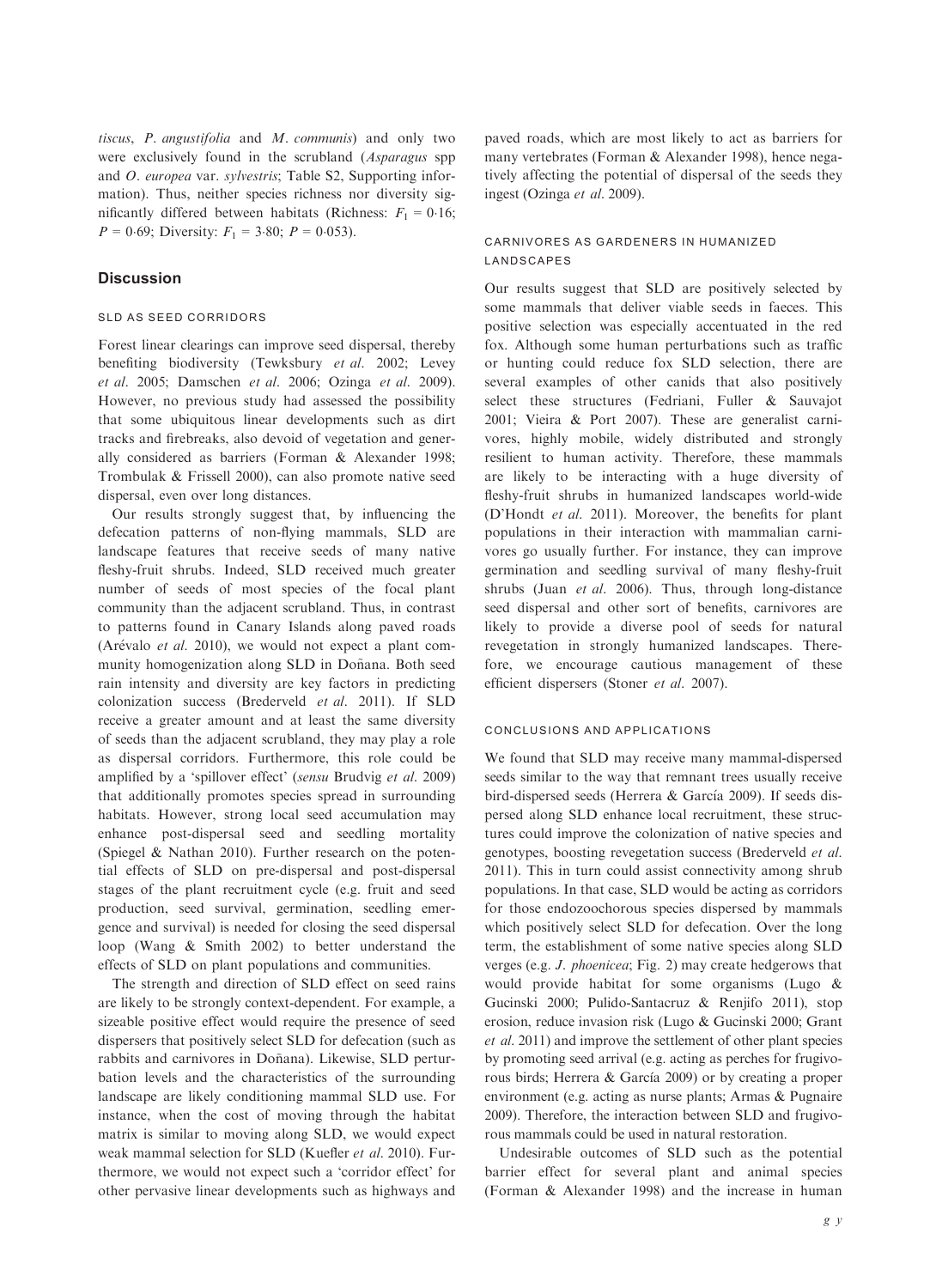

Fig. 2. Example of soft' linear developments (SLD) effect on fleshy-fruit plant recruitment. Individuals belonging to several size classes of *J. phoenicea* subsp. turbinata seem to make 'living fences' along SLD verges in the Reserva study site.

disturbances (Laurance, Goosem & Laurance 2009) often lean managers towards SLD removal. By doing so, they could also hinder some other negative consequences directly derived from the SLD corridor effect, such as the spread of alien plants (Gelbard & Belnap 2003; Christen & Matlack 2006; Rost, Pons & Bas 2012) and the hybridization between cultivated varieties and wild sibling species (Ellstrand 2005). When considering whether SLD removal is desirable, managers must take into account that reforestation success and speed as well as the connectivity between isolated shrub populations are likely improved by seed dispersers along SLD, a service that will be lost or much reduced. To improve reforestation and connectivity between isolated fragments without SLD may require substantially more financial and personal human resources (Watkins et al. 2003).

Whenever connecting isolated shrub populations is a management aim, we recommend the use of SLD as corridors to connect them, as long as the community includes seed dispersers that positively select these structures for defecation (a pattern that can be readily quantified following our protocol; see Materials and methods). We demonstrated that such pervasive human-made structures can act as seed receptors and avenues for some mammal-dispersed plant species. This overlooked role represents a new and practical application to manage shrub populations in fragmented landscapes, equally important as the use of SLD to identify invasion pathways of mammal-dispersed alien plants.

#### Acknowledgements

We are sincerely grateful to Gemma Calvo, María Villegas, Francisco J. Peña, Sofía Conradi, Mark Polko, M. Carmen Ramírez and the staff of Doñanas' Reserve for their assistance. We are in debt with Dr David Westcott for supplying great comments and checking the English, and with the journal editors and Dr Marcus Vinícius for reviewing the manuscript. We thank Dr Pedro Jordano, Dr Jose M. Gómez, Dr Daniel García and CARNE members for providing useful discussions. The research was financed by the Spanish Ministerio de Medio Ambiente, Rural y Marino (070/2009), Ministerio de Ciencia e Innovacion (CGL2010-21926/BOS) and Ministerio de Educacion (FPU grant to A.S.E.; AP2008-01874).

## References

- Arévalo, J.R., Otto, R., Escudero, C., Fernández-Lugo, S., Arteaga, M., Delgado, J.D. & Fernández-Palacios, J.M. (2010) Do anthropogenic corridors homogenize plant communities at a local scale? A case studied in Tenerife (Canary Islands). Plant Ecology, 209, 23–35.
- Armas, C. & Pugnaire, F.I. (2009) Ontogenetic shifts in interactions of two dominant shrub species in a semi-arid coastal sand dune system. Journal of Vegetation Science, 20, <sup>535</sup>–546.
- Brederveld, R.J., Jähnig, S.C., Lorenz, A.W., Brunzel, S. & Soons, M.B. (2011) Dispersal as a limiting factor in the colonization of restored mountain streams by plants and macroinvertebrates. Journal of Applied
- Ecology, 48, <sup>1241</sup>–1250. Brudvig, L.A., Damschen, E.I., Tewksbury, J.J., Haddad, N.M. & Levey, D.J. (2009) Landscape connectivity promotes plant biodiversity spillover into non-target habitats. Proceedings of the National Academy of Sci-
- ences of the United States of America, **106**, 9328–9332.<br>Christen, D. & Matlack, G. (2006) The role of roadsides in plant invasions: <sup>a</sup> demographic approach. Conservation Biology, 20, <sup>385</sup>–391.
- Damschen, E.I., Haddad, N.M., Orrock, J.L., Tewksbury, J.J. & Levey, D.J. (2006) Corridors increase plant species richness at large scales. Sci-
- ence, 313, 1284-1286.<br>Damschen, E.I., Brudvig, L.A., Haddad, N.M., Levey, D.J., Orrock, J.L. & Tewksbury, J.J. (2008) The movement ecology and dynamics of plant communities in fragmented landscapes. Proceedings of the National Academy of Sciences of the United States of America, 105, <sup>19078</sup>– 19083.
- Delibes-Mateos, M., Delibes, M., Ferreras, P. & Villafuerte, R. (2008) Key role of European rabbits in the conservation of the western Mediterranean Basin hotspot. Conservation Biology, 22, <sup>1106</sup>–1117.
- D'Hondt, B., Vansteenbrugge, L., van den Berge, K., Bastiaens, J. & Hoffmann, M. (2011) Scat analysis reveals a wide set of plant species to be potentially dispersed by foxes. Plant Ecology and Evolution, 144, 106–110.
- Ellstrand, N.C. (2005) Dangerous Liasions? When Cultivated Plants Mate With Their Wild Relatives. The John Hopkins University Press, Baltimore, Maryland, USA.
- Eycott, A.E., Watkinson, A.R., Hemami, M.R. & Dolman, P.M. (2007) The dispersal of vascular plants in a forest mosaic by a guild of mammalian herbivores. Oecologia, 154, <sup>107</sup>–118.
- Fedriani, J.M. & Delibes, M. (2009a) Functional diversity in fruit-frugivore interactions: a field experiment with Mediterranean mammals. Ecography, 32, <sup>983</sup>–992.
- Fedriani, J.M. & Delibes, M. (2009b) Seed dispersal in the iberian pear, pyrus bourgaeana: <sup>a</sup> role for infrequent mutualists. Ecoscience, 16, 311–321.
- Fedriani, J.M., Fuller, T.K. & Sauvajot, R.M. (2001) Does availability of anthropogenic food enhance densities of omnivorous mammals? An example with coyotes in southern California. Ecography, 24, <sup>325</sup>–331.
- Fedriani, J.M. & Kohn, M.H. (2001) Genotyping faeces links individuals to their diet. Ecology Letters, 4, <sup>477</sup>–483.
- Fedriani, J.M., Palomares, F. & Delibes, M. (1999) Niche relations among three sympatric Mediterranean carnivores. Oecologia, 121, <sup>138</sup>–148.
- Foley, J.A., DeFries, R., Asner, G.P., Barford, C., Bonan, G., Carpenter, S.R., Chapin, F.S., Coe, M.T., Daily, G.C., Gibbs, H.K., Helkowski, J.H., Holloway, T., Howard, E.A., Kucharik, C.J., Monfreda, C., Patz, J.A., Prentice, I.C., Ramankutty, N. & Snyder, P.K. (2005) Global consequences of land use. Science, 309, 570-574.
- Forman, R.T.T. (1998) Road ecology: a solution for the giant embracing us. Landscape Ecology, 13, iii–v.
- Forman, R.T.T. & Alexander, L.E. (1998) Roads and their major ecological effects. Annual Review of Ecology and Systematics, 29, <sup>207</sup>–231.
- Gelbard, J.L. & Belnap, J. (2003) Roads as conduits for exotic plant invasions in <sup>a</sup> semiarid landscape. Conservation Biology, 17, <sup>420</sup>–432.
- Grant, A.S., Nelson, C.R., Switalski, T.A. & Rinehart, S.M. (2011) Restoration of native plant communities after road decommissioning in the Rocky Mountains: effect of seed-mix composition on vegetative establishment. Restoration Ecology, 19, <sup>160</sup>–169.
- Haddad, N.M. & Tewksbury, J.J. (2005) Low-quality habitat corridors as movement conduits for two butterfly species. Ecological Applications, 15, <sup>250</sup>–257.